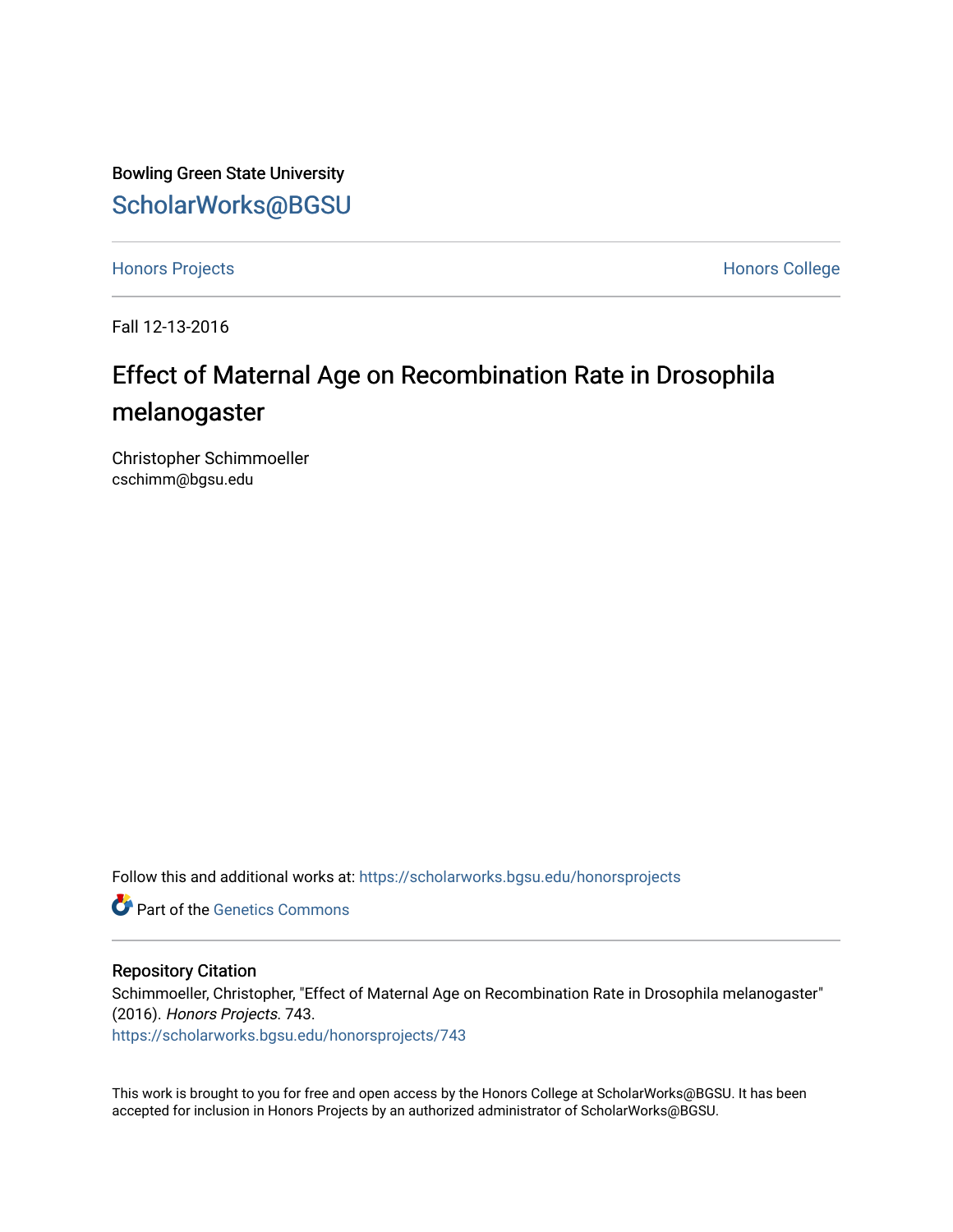# Effect of Maternal Age on Recombination Rate in *Drosophila melanogaster*

#### **Christopher Schimmoeller**

Department of Biological Sciences, Bowling Green State University, Bowling Green, Ohio 43403

#### **Introduction**

Recombination during meiosis is a significant source of genetic variation, which is directly correlated to increased fitness in the next generation (Roeder, 1997). Genetic diversity is achieved during crossing over, where the position of alleles can be altered affecting genetic expression. This can lead to increases or decreases in fitness. This process, however, can also go awry, leading to severe negative effects, such as an increase in the rate of nondisjunction. This has the potential to cause serious defects in the offspring. (Hunt & Hassold, 2001). A common misconception is that recombination is difficult to influence with outside factors. On the contrary, many organisms experience differential recombination rates due to outside factors, including age (Rodgers-Melnick, et al., 2014). Some of these organisms commonly studied in laboratory settings are yeast (Mancera, Bourgon, Brozzi, Huber, & Steinmetz, 2008), nematodes (Barnes, Kohara, Coulson, & Hekimi, 1995) and fruit flies (Brooks & Marks, 1986).

Recombination rates are generally accepted as being phenotypically plastic, meaning a given genotype may result in several different phenotypes depending on the environment (Hunter, Robinson, Aylor, & Singh, 2016). Thus phenotypic plasticity is essential to increase fitness, as with the case of the human pathogen *Streptococcus pneumoniae*, that can show many different capsule types (Claverys, Prudhomme, Mortier-Barriere, & Martin, 2000). The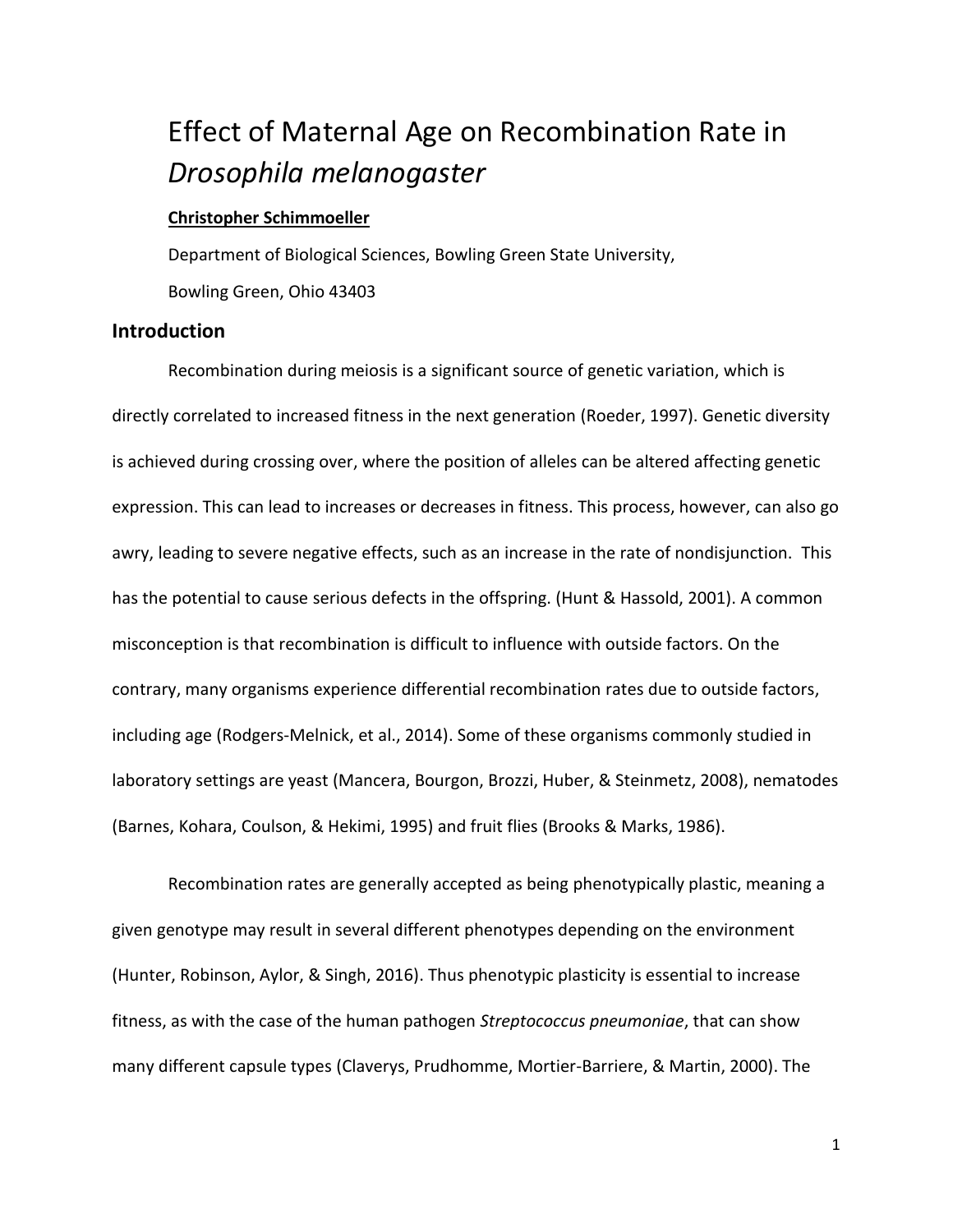ability to show many different capsule types gives the pathogen the ability to survive in multiple environments with different stressors, which may include antibiotics. Phenotypical plasticity can also be caused by many different genetic stressors, such as nutrition (Neel, 1941), parasitism (Singh, et al., 2015) and temperature (Plough, 1921).

It is commonly understood that fitness will decrease with age (Partridge & Barton, 1993), leading to an overall decrease in progeny numbers (Stearns, 1992). Essentially, as age increases the likelihood for genes to be passed to new generations decreases. Many studies using *D. melanogaster* also support the hypothesis that recombination rate can be affected by maternal age (Plough, 1917; Plough, 1921; Redfield, 1966; Hunter & Singh, 2014; Hunter, Robinson, Aylor, & Singh, 2016). Other studies, examining mice, hamsters, (Sugawara & Mikamo, 1983) and humans (Kong, et al., 2004; Campbell, Furlotte, Eriksson, Hinds, & Auton, 2015) suggest maternal age affects recombination rate in other species as well. Significant decreases in progeny, related to maternal age, were seen in many organisms. Hence, something as small and seemingly insignificant as a fruit fly, may correlate and possess similarities to mechanisms of human genetics.

Despite extensive research into this topic, several disagreements still exist as to whether recombination rates increase (Martin, et al., 2015; Hunter, Robinson, Aylor, & Singh, 2016) decrease, (Kong, et al., 2004), have nonlinear effects (Neel, 1941), or present no significant changes in recombination rates (Stevison, 1992). With age disagreements arise among these theories due to four main reasons. First, different strains of *Drosophila* were used in these studies, making it difficult to determine if the effects of maternal age on recombination is due to genetic background. Second, an inconsistency in the procedure followed by genome studies,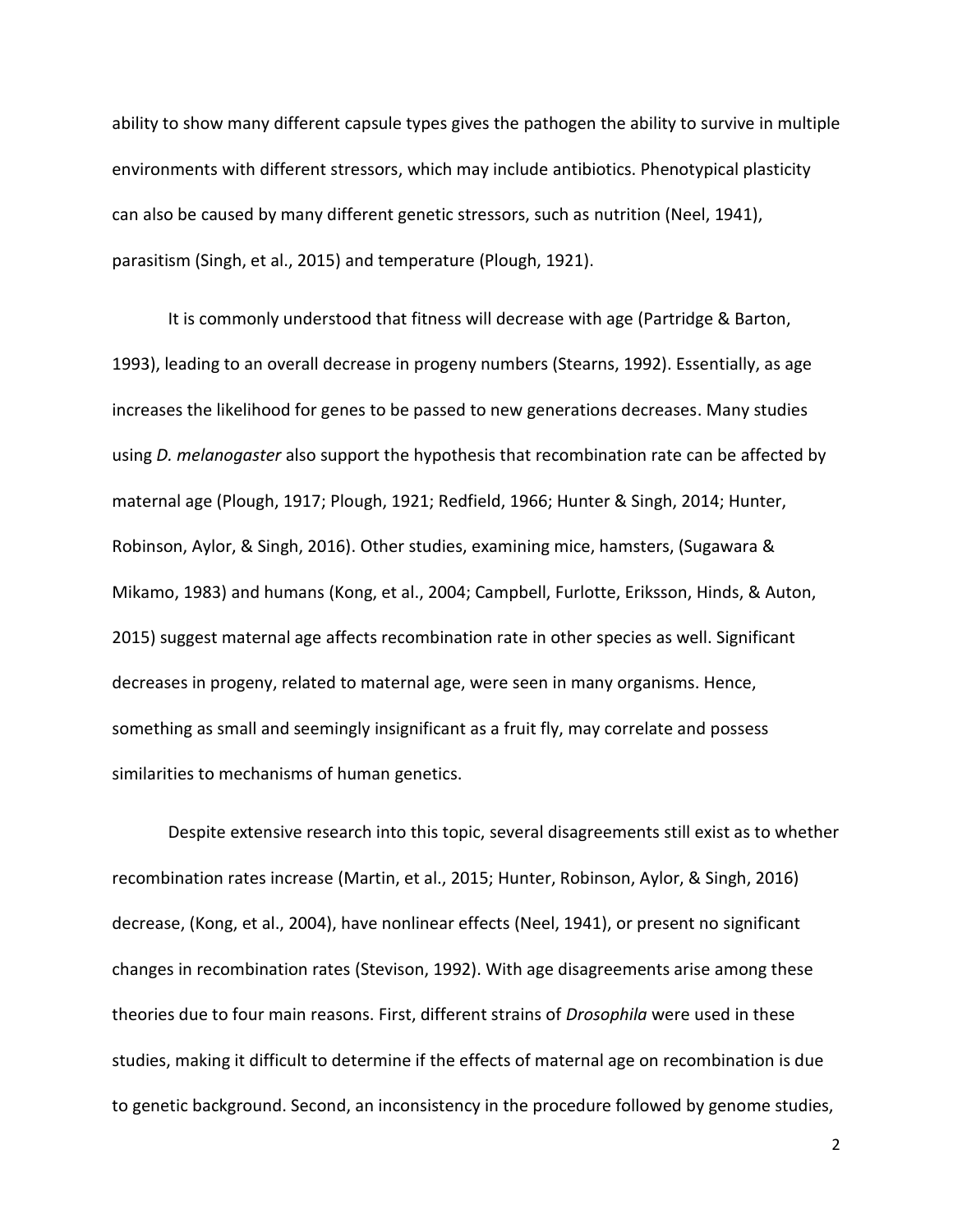where repeated matings are allowed to occur. This could result in the possibility of a direct increase of recombination rates in the tested species (Hunter, Robinson, Aylor, & Singh, 2016). Many studies also have differing experimental designs, where some of the experiments focus on the progeny from single females, to determine recombination rates, where others focus on the progeny from groups of females. Finally, the influence of maternal age on recombination rates is not uniform across the entire genome (Hunter, Robinson, Aylor, & Singh, 2016). This means that certain regions of a species genome have potentially higher rates of recombination, due to maternal age, whereas other genome regions may possess lower recombination rates, again due to maternal age.

In this study, we investigated the hypothesis that the recombination rate in the X-chromosome genomic region was positively correlated to maternal age. The *Drosophila* genome contains many different loci where eye color can be determined (Morgan, 1911). In this study, the loci examined were the white eye (*w*) mutation of the white gene and the singed bristle (*sn<sup>3</sup>* ) mutation of the singed gene located on the X chromosome. We predicted that recombination rate for these loci will increase as maternal age increases.

#### **Materials and Methods**

Two fly stocks, possessing different genetic markers, (white eyes (*w*) and singed small bristles (*sn<sup>3</sup>* )) were used in the study, plus CS(BU), a wild type stock possessing red eyes and straight bristles. Virgin females from the *w sn<sup>3</sup>* group were crossed with males from the CS(BU) group. The F1 progeny from this cross was then mated to its siblings, resulting in an interbred cross of a *w sn<sup>3</sup>* /+ + virgin female, crossed with two *w sn<sup>3</sup>* /Y males per vial. The F2 progeny were then scored for recombination. The female recombinants had the genotypes of *w* +/*w sn<sup>3</sup>*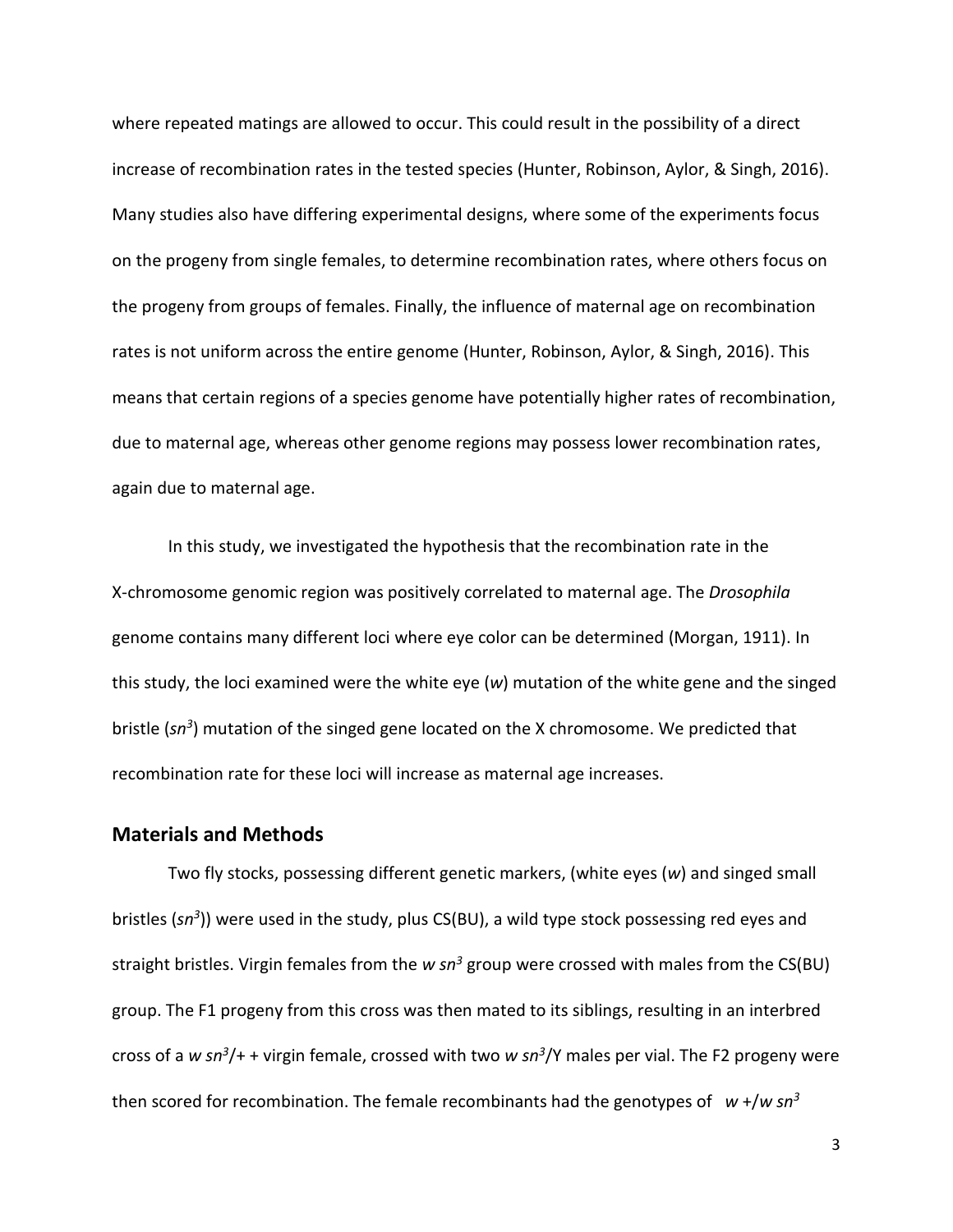(white eyes with straight bristles) or + sn<sup>3</sup>/w sn<sup>3</sup> (red eyes with singed bristles). The recombinant F2 males will have a genotype of *w* +/Y or + *sn<sup>3</sup>* /Y, whereas + + stands for red eyes and straight bristles (the CS(BU) line for the F1 generation). Non-recombinant females possess a genotype of *w sn<sup>3</sup>* /*w sn<sup>3</sup>* or + +/+ +, while non-recombinant males will have *w sn<sup>3</sup>* /Y or + +/Y genotypes. The phenotypes of both non-recombinant males and females will be red eyes with straight bristles or white eyes with singed bristles. These crosses are detailed in Figure1.



**Figure 1:** The crosses that were performed in the experiment. During the P cross, large numbers of virgin females were crossed with large numbers of males in a bottle. For the F1 cross, one virgin female was crossed with two males in a single vial.

There was 31 lines of flies established in this experiment, each line consisting of 10 vials. For the first vial in each line, one virgin female was mated to two males. After two days the female was transferred into a new vial, and males were discarded. The female was given two days to lay eggs and was then transferred into another vial. This process continued for twenty days and was completed for all 31 lines. The statistical analysis was conducted using the PRISM system. In the PRISM system a regression analysis was conducted and the slope of the best fit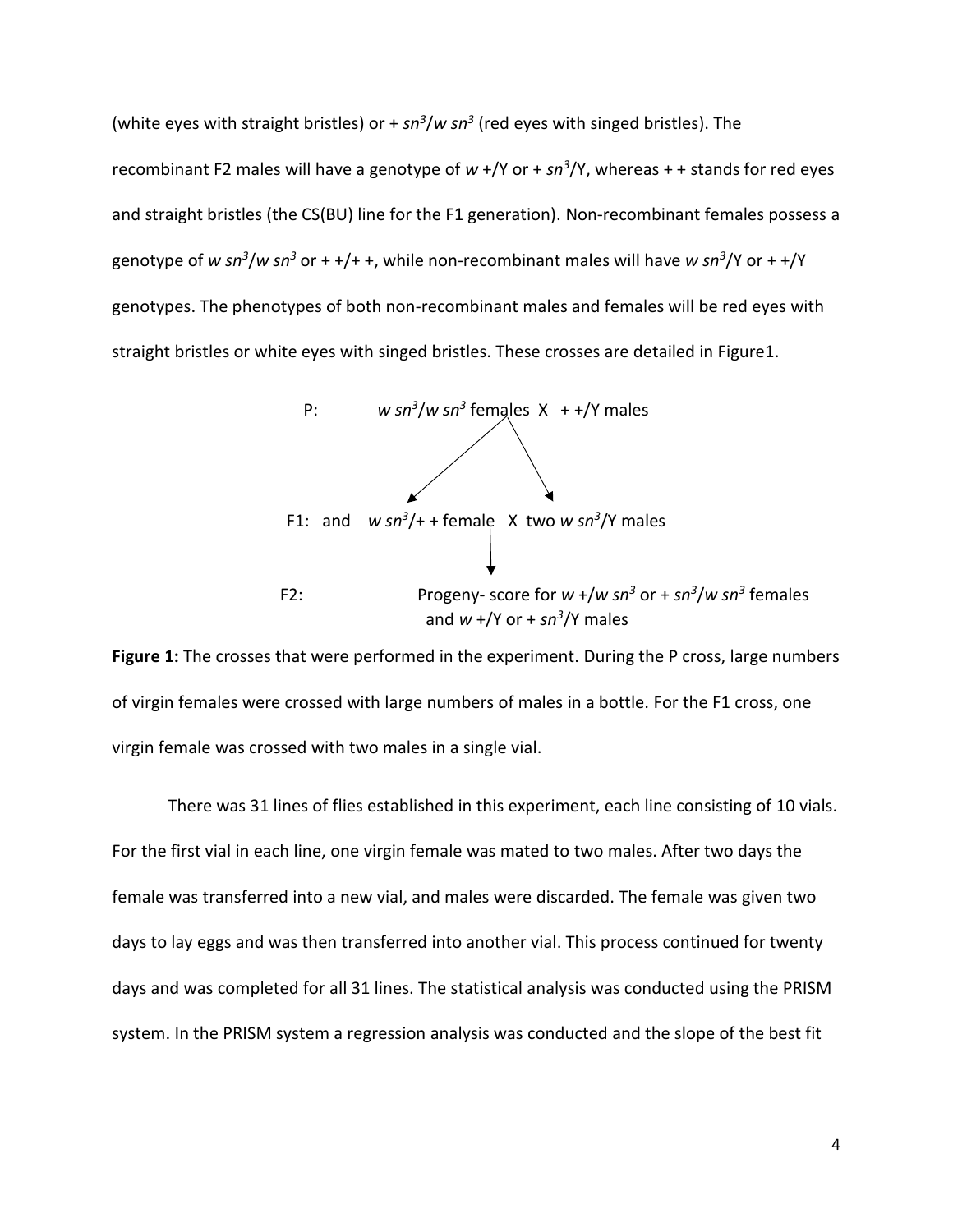line of the regression was obtained, to determine if the slope of this line was significantly different from zero.

#### **Results**

In total 5239 progeny were scored for recombination (4289 non-recombinants and 950 recombinants). Table 1 details the number of progeny (non-recombinants and recombinants) for the 20 days of the experiment. Table 2 shows the percent recombination for each two day period.

| Days | <b>Total Progeny</b> | Non-Recombinants | Recombinants |
|------|----------------------|------------------|--------------|
| 2    | 817                  | 690              | 127          |
| 4    | 717                  | 625              | 92           |
| 6    | 463                  | 379              | 84           |
| 8    | 386                  | 320              | 66           |
| 10   | 519                  | 429              | 90           |
| 12   | 379                  | 301              | 78           |
| 14   | 650                  | 509              | 141          |
| 16   | 620                  | 465              | 125          |
| 18   | 424                  | 334              | 90           |
| 20   | 264                  | 207              | 57           |

**Table 1:** The number of recombinant and non-recombinant progeny obtained in this experiment.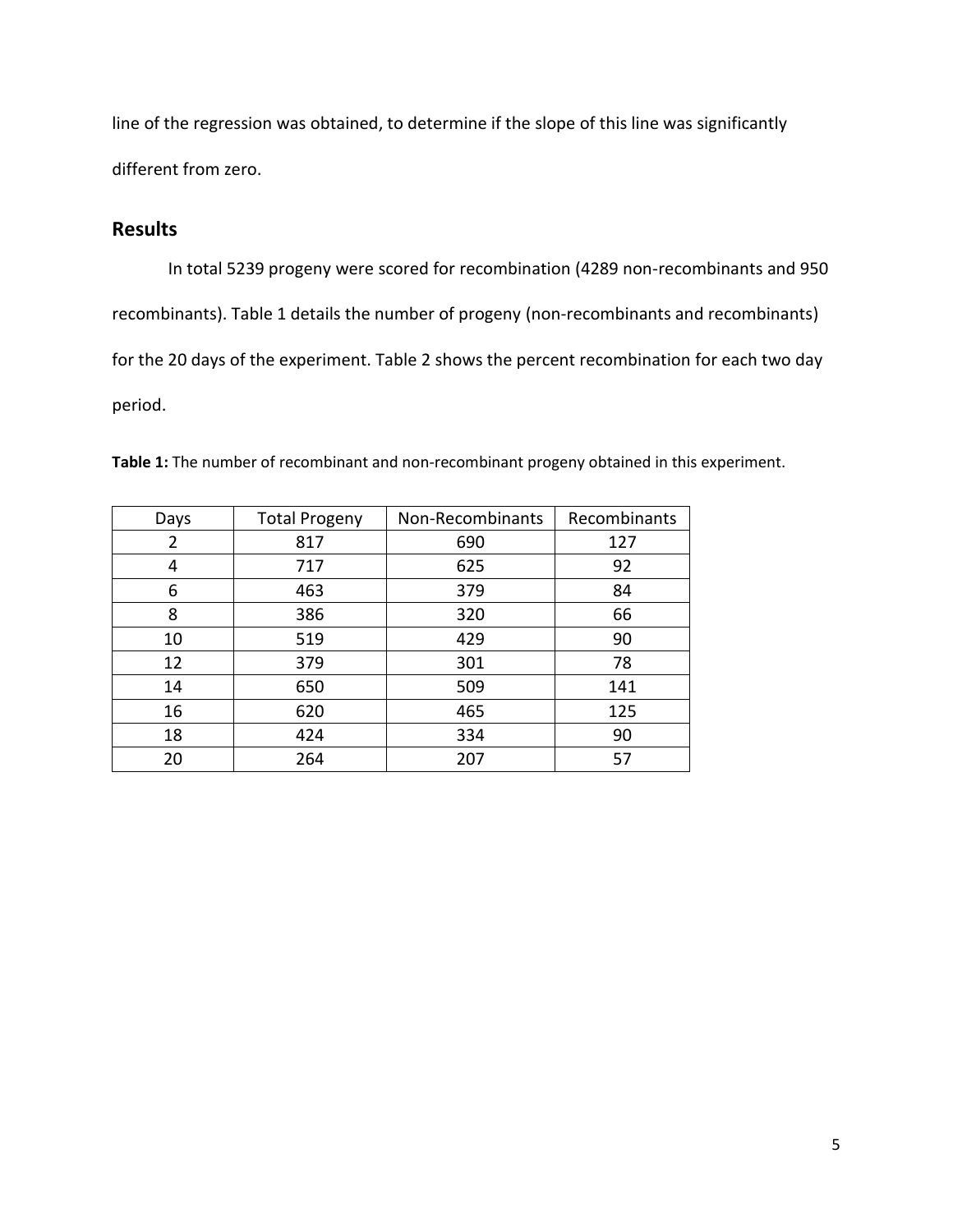**Table 2:** The recombination rate for each two day period. Recombination rate was determined by dividing the number of recombinant flies from a two day span by the total number of flies from the same two day span. For example, there was a total of 817 flies from days 1-2 and there was 127 recombinant flies from days 1-2. Resulting in 127/817=.1554 or 15.54%.

| Day | <b>Recombination Rate</b> |
|-----|---------------------------|
| 2   | 15.54                     |
| 4   | 12.83                     |
| 6   | 18.14                     |
| 8   | 17.10                     |
| 10  | 17.34                     |
| 12  | 20.58                     |
| 14  | 21.69                     |
| 16  | 21.16                     |
| 18  | 21.23                     |
| 20  | 21.59                     |

As seen in Figure 2, the slope of the best-fit line is significantly different from zero (p=0.001). This means that the observed data has a 0.1% chance of being from random chance. Since there is such a low probability of random chance, our data is considered to be significant. The recombination rate increased from 15.54% in days 1-2 to 21.59% in days 19-20, resulting in an overall increase of approximately 6% (p<0.001). These results support our hypothesis that recombination rate increases with maternal age.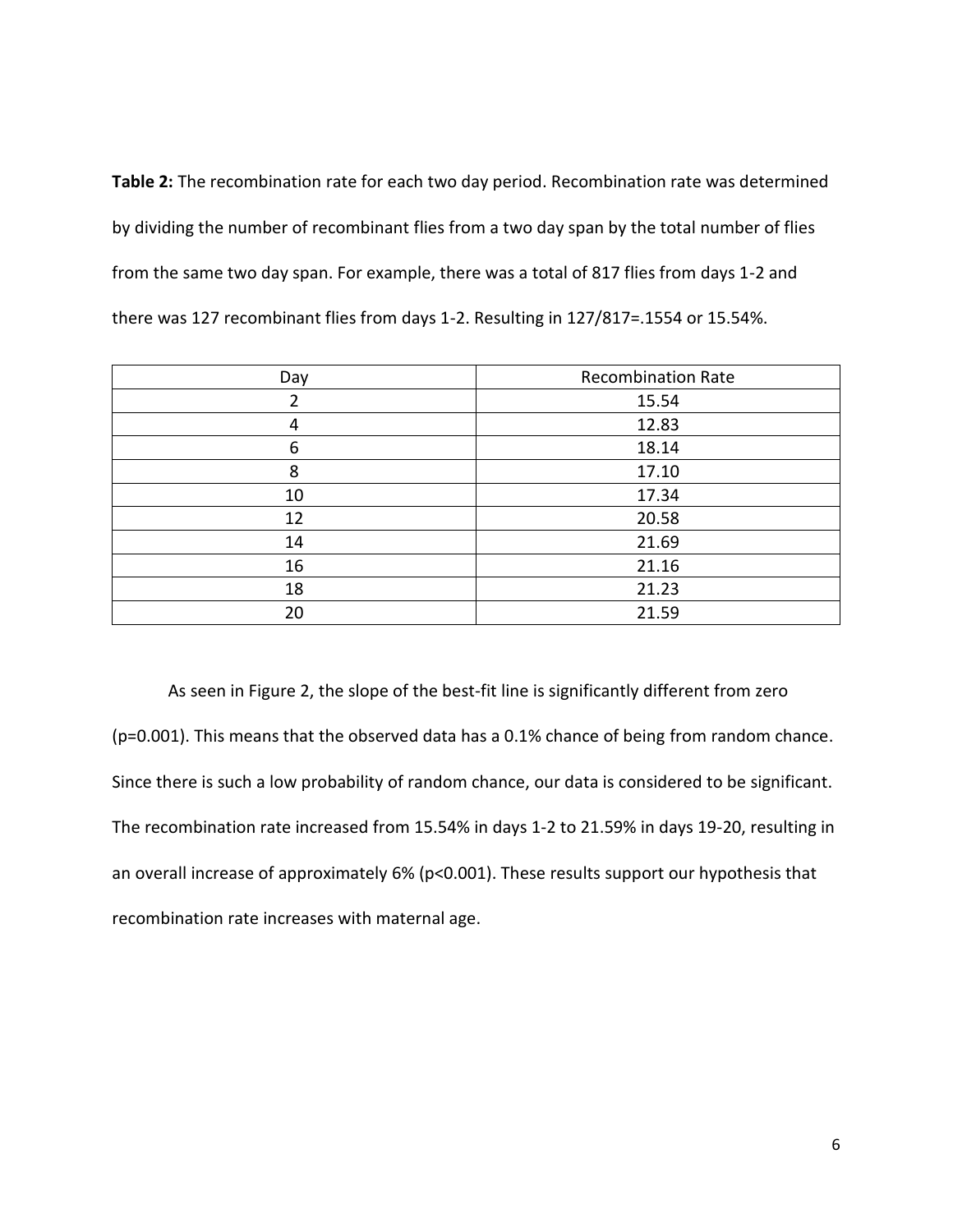

**Figure 2:** Recombination rates graphed with a line of best fit.

An unusual trend was observed in some data from the experiment. Some female flies would lay fertilized eggs in one vial, refrain from laying any in the next vial, and then begin laying fertilized eggs again in the subsequent vial. Table 3 and Figure 3 detail this pattern in two different vial lines.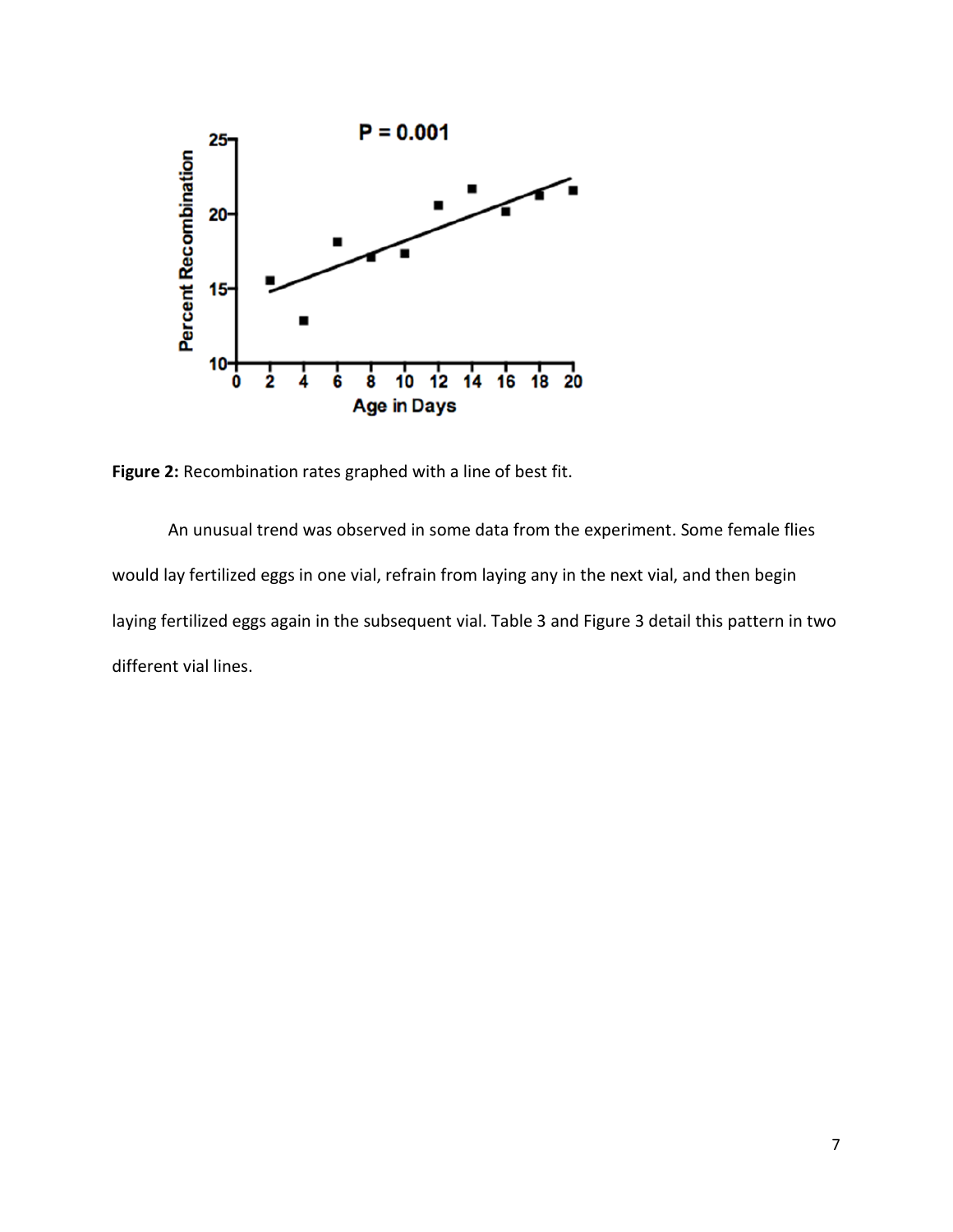**Table 3:** The number of progeny in each vial from two lines. Of particular interest is series 1 (line 2). The progeny number drops to zero and then recovers multiple times. In series 2 (line 5) the number of progeny drops to one or zero across several vials and then increased.

| Vial           | Series 1 | Series 2    |
|----------------|----------|-------------|
| 1              | 24       | 29          |
| $\overline{2}$ | 9        | 30          |
| 3              | 33       | 5           |
| 4              | 0        | 1           |
| 5              | 19       | $\mathbf 1$ |
| 6              | 0        | 21          |
| 7              | 0        | 54          |
| 8              | 31       | 64          |
| 9              | 0        | U           |
| 10             | 23       | 11          |



**Figure 3**: This graph shows the number of progeny per vial, in two lines of vials. The two lines were run for a total of twenty days. Therefore, a total of ten vials existed in each line (X-axis), with each number representing a vial that the female fly was in for two days. Series 1 represents line 2 while series 2 represents line 5 from the study.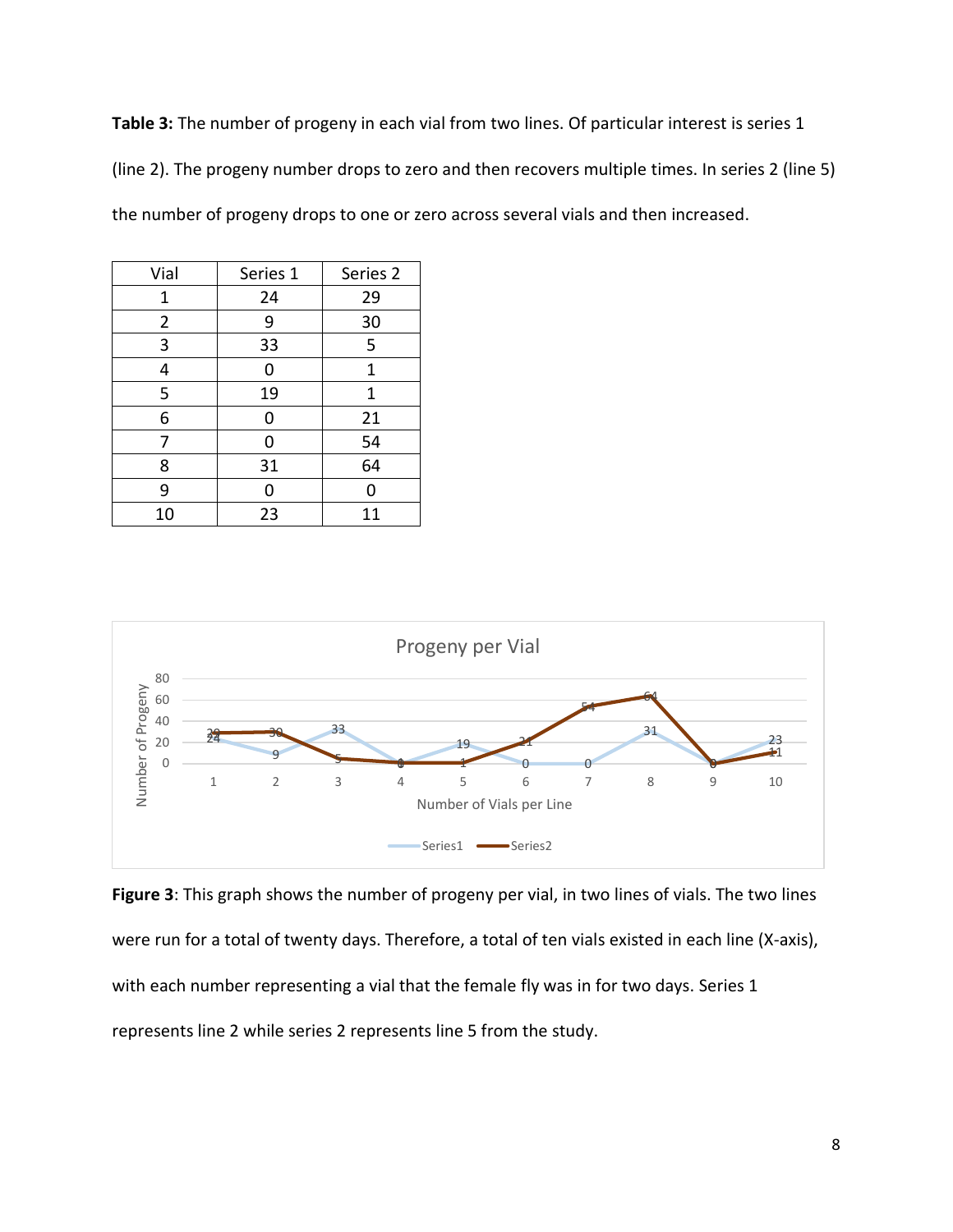As Figure 3 displays, the number of progeny per vial is highly variable. Noticeably, there are no progeny observed for two to four days, before appearing again. This is observed in vials six and seven for line 2 and four and five for line 5. This is of particular interest because it differs from what is expected. What is expected is that the number of progeny would decrease over time and untimely go to zero. However, that is not what is observed. This divergence from what is expected has several potential causes, including females conserving nutrients or that the vials the females were stored in did not have a sufficient amount of nutrients.

#### **Discussion**

The primary goal of this study was to determine if maternal age affects recombination rates. It is well known that as maternal age increases, nondisjunction also increases (Subramanian & Bickel, 2008). However, less research exists on how maternal age affects recombination rates specifically. As mentioned before, studies relating to maternal age and recombination rates have been very inconsistent (Hunter, Robinson, Aylor, & Singh, 2016). Some find decreasing rates of recombination and others show consistent, never changing, recombination rates. The article we based our experimental design on presented data showing increasing recombination rates under similar conditions as seen in this study (Hunter, Robinson, Aylor, & Singh, 2016). The data presented in that study supported the idea that as maternal age increases, recombination rates also increases. A consequence of increased recombination rates may be an increase in DNA mutations. Correlations observed in other studies support the idea that recombination is mutagenic (Lercher & Hurst, 2002). These genetic mutations, caused by recombination, hold the potential to be beneficial, neutral or deleterious. If recombination does cause a deleterious mutation it would be adding genetic diversity, but at the cost of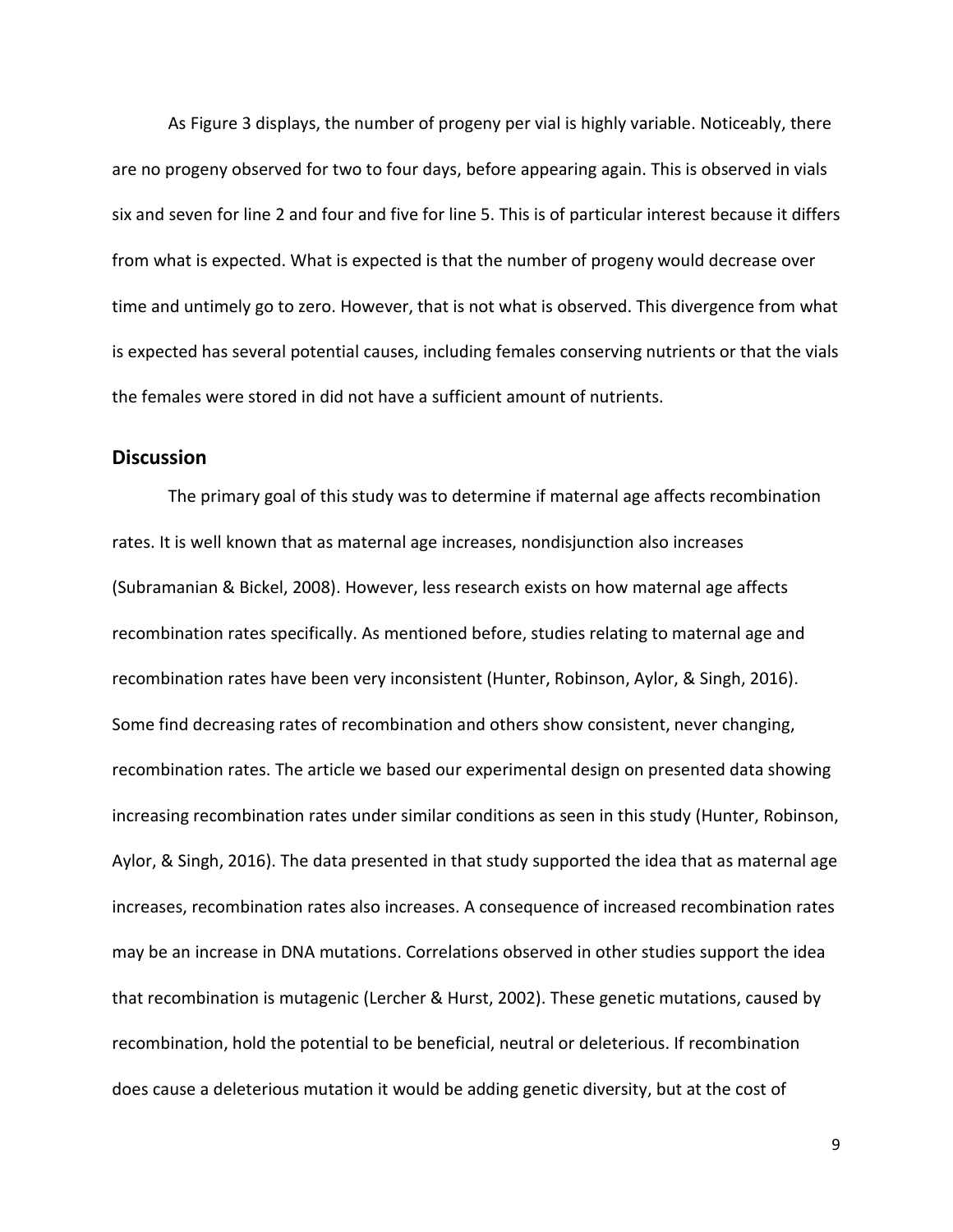fitness to the organism. Other mutations, however, are considered neutral or beneficial (Haag-Liautard, et al., 2007). Another consequence of an increased recombination rate is an increase in positive selection (Anisimova, Nielsen, & Yang, 2003). This positive selection can lead to advantageous genes being passed to the next generation. Therefore, if recombination increases, mutation rate and positive selection would also increase. This means recombination can either be extremely beneficial or extremely detrimental.

Another factor that might affect recombination rates, other than maternal age, is genetic background. Genetic background has been shown to affect recombination rate in a positive manner, by increasing the frequency of recombination (Hunter, Robinson, Aylor, & Singh, 2016). Different genetic backgrounds cause different recombination rates. Some genetic backgrounds in *D. melanogaster* have recombination rates around 12-14%, while others have recombination rates ranging from 16% to 38% (Brooks & Marks, 1986). Such a wide range makes it optimal to test different genetic backgrounds, such as CS(BU) and *w sn<sup>3</sup>* as used in this study. Flies with one genetic background would be crossed with flies that have a different genetic background. Once the data from the initial cross was collected new genetic background would be used. The changing of genetic background would make it possible to test how recombination is affected by genetic background.

The data from this study brought an interesting trend to light. In almost every line of vials the female flies would refrain from laying eggs for two to four days, before resuming egglaying. It has proven challenging to discover a reason for this unusual behavior. One would expect *D. melanogaster* females, living in vials with ample nutrients for survival, to lay eggs continuously in a decreasing number every day. However, this was not the case. One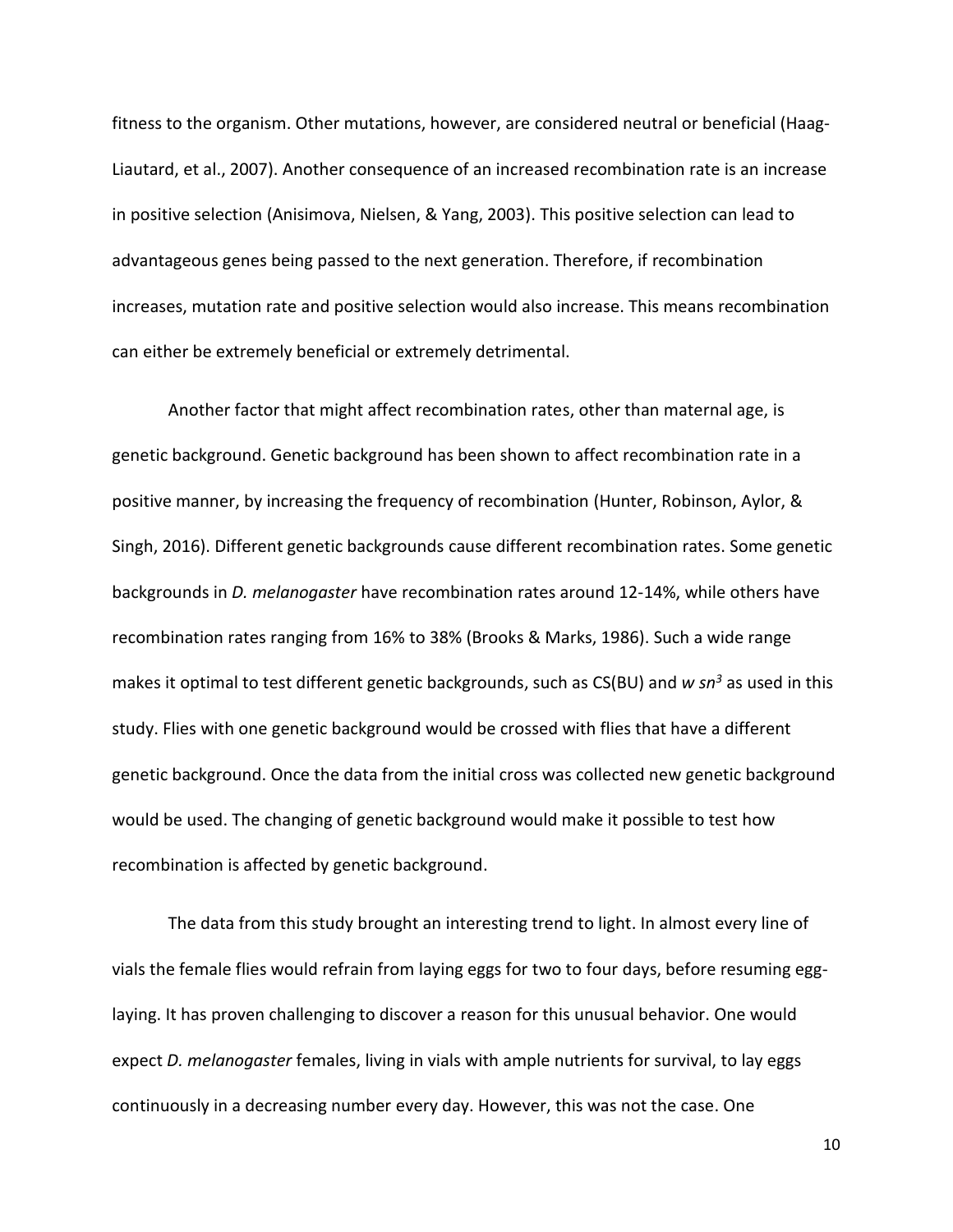explanation of the different pattern observed may be that the females were attempting to conserve nutrients, during the metabolically expensive process of laying an egg (Partridge, Fowler, Trevitt, & Sharp, 1986; Partridge, Green, & Fowler, 1987; Chapman & Partridge, 1996). This few-day gap in egg laying may have given the female time to build up necessary nutrients and regain strength to resume egg-laying. Another potential explanation for why the females may have stopped laying eggs for a few days could be that the vials did not provide an ideal environment for egg laying. This would have caused the females to stop laying eggs for a few days until transferred to a new vial. This hypothesis, however, is not well supported because all the vials contained the same food source; if a female was laying eggs in one vial they should have been able to lay eggs in every vial. This interesting phenomenon should be researched more in depth and independently.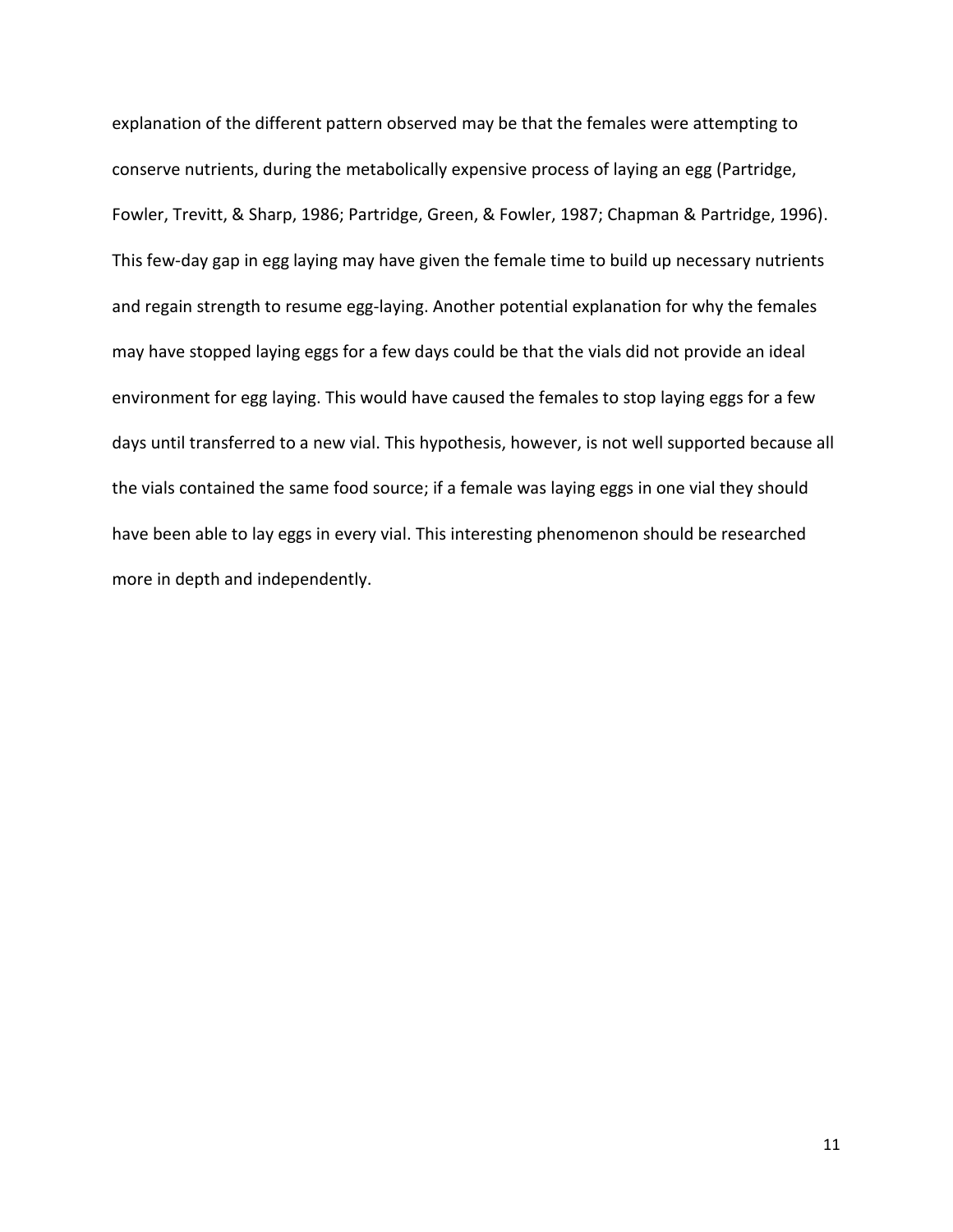### **References**

- Anisimova, M., Nielsen, R., & Yang, Z. (2003). Effect of Recombination on the Accuracy of the Likelihood Method for Detecting Positive Selection at Amino Acid Sites. *Genetics, 164*(3), 1229-1236.
- Barnes, T. M., Kohara, Y., Coulson, A., & Hekimi, S. (1995). Meiotic recombination, noncoding DNA and genomic organization in Caenorhabditis elegans. *Genetics, 141*(1), 159-179.
- Brooks, L. D., & Marks, R. W. (1986). The Organization of Genetic Variation for Recombination in Drosophila melanogaster. *Genetics, 114*, 525-547.
- Campbell, C. L., Furlotte, N. A., Eriksson, N., Hinds, D., & Auton, A. (2015). Escape from crossover interference increases with maternal age. *Nature Communications, 6*, 6260.
- Chapman, T., & Partridge, L. (1996). Female Fitness in Drosophila melanogaster: An Interaction between the Effect of Nutrition and of Encounter Rate with Males. *The Royal Society*.
- Claverys, J.-P., Prudhomme, M., Mortier-Barriere, I., & Martin, B. (2000). Adaptation to the environment: Streptococcus pneumoniae, a paradigm for recombination-mediated genetic plasticity? *Molecular Microbiology, 35*(2), 251-259.
- Haag-Liautard, C., Dorris, M., Maside, X., Macaskill, S., Halligan, D. L., Charlesworth, B., & Keightley, P. D. (2007). Direct estimation of per nucleotide and genomic deleterious mutation rates in Drosophila. *Nature, 445*, 82-85.
- Hudson, R., & Kaplan, N. (1985). STATISTICAL PROPERTIES OF THE NUMBER OF RECOMBINATION EVENTS IN THE HISTORY OF A SAMPLE OF DNA SEQUENCES. *Genetics*(111), 147-164.
- Hunt, T., & Hassold, P. (2001). To err (meiotically) is human: the genesis of human aneuploidy. *Nature Reviews Genetics*(2), 280-291.
- Hunter, C. M., & Singh, N. D. (2014). Do males matter? Testing the effects of male genetics background on female meiotic crossover rates in Drosophila melanogaster. *Evolution, 68*, 2178-2726.
- Hunter, C. M., Robinson, M. C., Aylor, D. L., & Singh, N. D. (2016). Genetic Background, Maternal Age, and Interaction Effects Mediate Rates of Crossing Over in Drosophila melanogaster Females. *Genetics, 6*, 1409-1416.
- Kong, A., Barnard, J., Gudbjartsson, D. F., Thorleifsson, G., Jonsdottir, G., Sigurdardottir, S., . . . Stefansson, K. (2004). Recombination rate and reproductive success in humans. *Nature Genetics, 36*, 1203-1206.
- Lercher, M. J., & Hurst, L. D. (2002). Human SNP variability and mutation rate are higher in regions of high recombination. *Trends in Genetics, 18*(7), 337-340.
- Mancera, E., Bourgon, R., Brozzi, A., Huber, W., & Steinmetz, L. M. (2008). High-resolution mapping of meiotic crossovers and non-crossovers in yeast. *Nature*(454), 479-483.
- Martin, H. C., Christ, R., Hussin, J. G., O'Connell, J., Gordon, S., & al., e. (2015). Multicohort analysis of the maternal age effect on recombination. *Nature Communication, 6*, 7846.